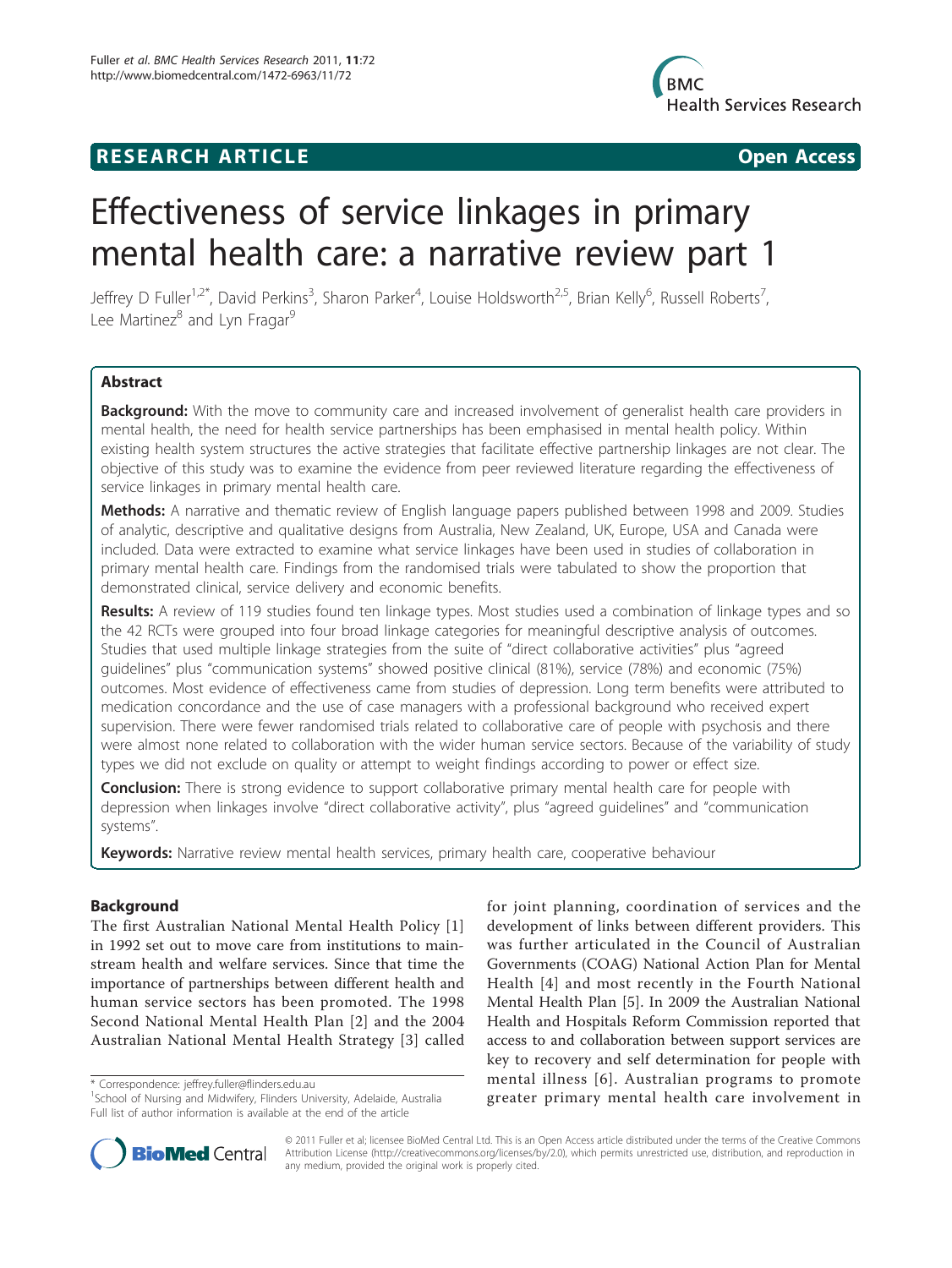General Practitioner (GP) training and access to allied mental health professionals have been implemented in the past decade [[7\]](#page-8-0).

Although mental and physical problems are highly interconnected, western treatment systems tend to be structured in ways that inhibit effective connected care [[8\]](#page-8-0). Hence, even though policies continue to emphasise the importance of effective mental health linkages between primary care (PC), specialist and community health services, the form these linkages should take remains unclear. This narrative review was conducted in response to key national government policy priorities relating to the need for improved service linkages in the Australian health care system. The first objective was to examine evidence from the international literature about the effectiveness of linkages and combinations of linkages in primary mental health care. The second objective was to describe the factors that enable the development of these linkages, which is reported in a companion paper.

# Methods

The study followed the narrative review and thematic synthesis approaches recommended as ways to draw on a range of quantitative and qualitative evidence for the support of decision making by policy makers [[9-11\]](#page-8-0). A review reference group of eight senior policy and service managers in Australian primary mental health care helped guide the review, interpret the findings and assist with the formulation of recommendations.

# Search strategy

A comprehensive search of biomedical, psychological and social databases was conducted to find papers published between 1998 and 2009 (March). Given the broad nature of our review questions, we considered that this ten year period would generate considerable data that was within our resource capacity to analyse and that earlier papers would be covered in other systematic reviews. Databases were chosen for their coverage of mental health, primary health, psychosocial, health service and consumer content and included MEDLINE, Embase, Psychinfo, Cinahl, ProQuest, Sociological Abstracts, Family and Society Plus, Meditext and all Evidence Based Medicine (EBM) Reviews (which cover the Cochrane library databases and other evidence based medicine review databases). A range of search terms were used and adapted for each database based on an initial Medline search strategy (see additional file [1\)](#page-8-0) and whether the database supported Medical Subject Headings (MeSH) or used other indexing terms.

The following operational definitions for primary mental health care and primary mental health care linkages formed the basis of the inclusion/exclusion criteria.

Primary Mental Health Care (PMHC) is:

1. Multi-faceted and comprising first level of contact, providing continuous care in a non-specialist setting. PMHC may include rehabilitation and ongoing support.

2. PMHC includes early intervention, treatment, health education and promotion for individuals as well as pathways to specialist care.

3. PMHC may include linkages with and referral between services in health (such as between a GP and mental health specialist) and non-health (such as with a welfare service).

4. PMHC concerns clinical care to individuals involving a primary health care clinician. While PMHC can include population-wide health promotion, advocacy and community development, these were not included in this review.

A primary mental health care linkage was defined as follows:

1. The linkage is the process used to connect two or more services in the provision of clinical primary mental health care.

2. One part of the linkage must involve a primary health care practitioner such as a GP, community nurse or practice nurse. The other part of the linkage can be any health or human service entity including hospital or community based mental health specialists, private practitioners, or non-health agencies such as housing, education or welfare etc. Linkages must be two-way which excludes a single referral without feedback or continuing relationship.

Citations were included if the study provided evidence on ways that linked services demonstrated health gains or improved service provision; if the study was conducted in a comparable health system to Australia (UK, Europe, USA, Canada, New Zealand); if the article was available in English; and if the study was of analytic (randomised and controlled trials, cohort studies, case control studies, pre/post) or descriptive design (surveys, questionnaires, audits, case studies etc). All study types were included because we considered that description of linkage strategies and insights informing our second objective would likely be found in descriptive studies and qualitative papers. For this reason and because of the multiple study types included we did not exclude studies on quality and this limitation is discussed later. Commentaries, editorials, reviews of literature without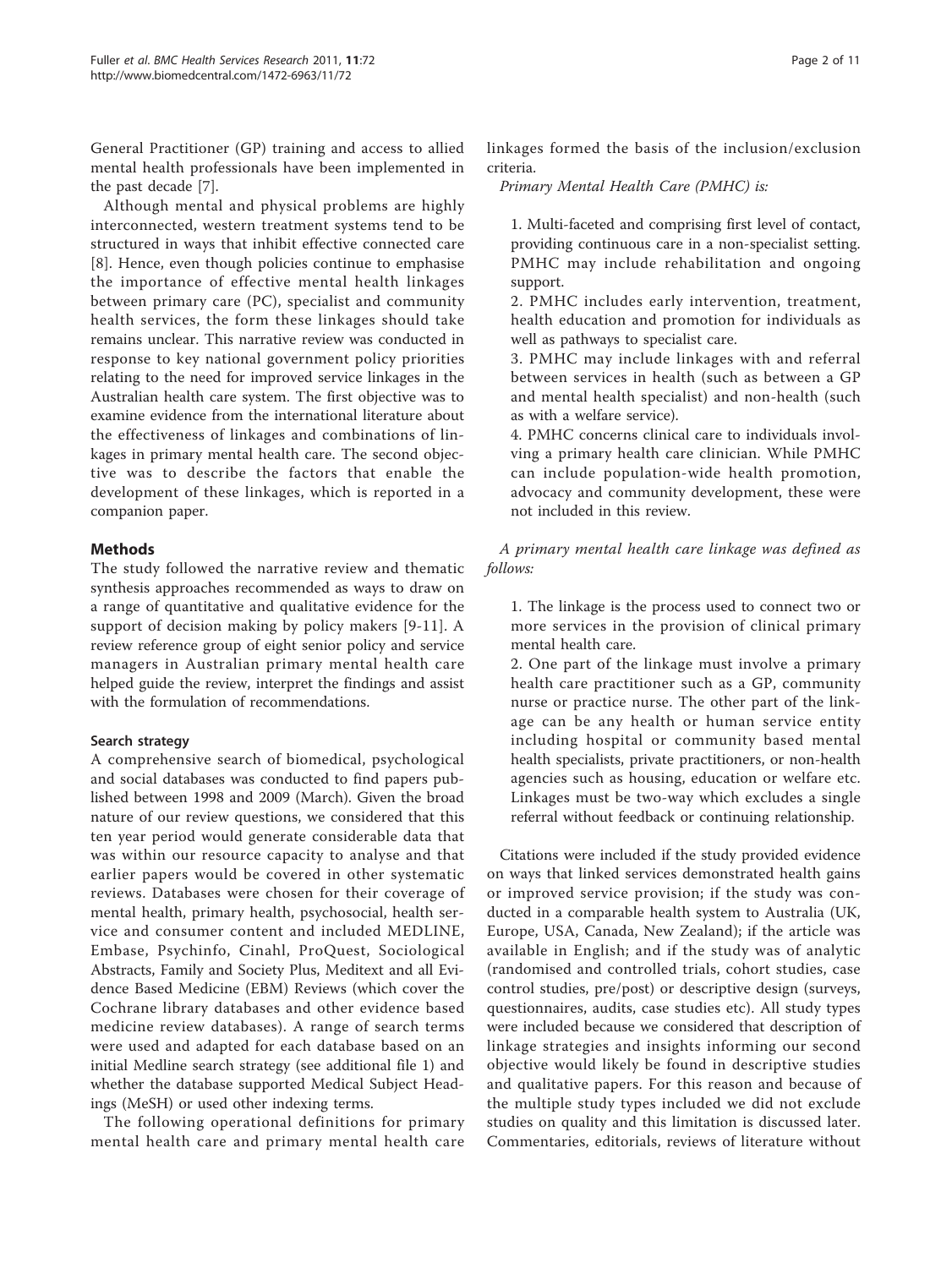systematic methodology, and opinion pieces, however, were excluded. Citations retrieved from the search (2189) were independently reviewed by two investigators (LH and SP) for inclusion first by title, and then by abstract and by full paper assessment as needed. Where there was disagreement or uncertainty, papers were assessed by a third investigator (JF, DP) and, if necessary, discussed by the team. Reference lists and included trials from systematic reviews were snowballed for relevance and citations assessed by two researchers (SP and JF). The final review data base comprised 158 papers covering 119 studies (see figure [1](#page-3-0)).

### Data extraction

Data extraction used a template designed for the project and was managed with an Access database. A coding framework was established to identify the linkage strategies reported in each study. Initial codes were set a priori based on the research team's knowledge and prior reading. The code list was refined throughout data extraction to make adjustment for the use of different terms for similar linkages and to add new linkages as required. Using this iterative process, the recurring linkages in the studies were identified and refined through team discussion. Studies were recoded where necessary to accommodate changes to the coding framework made during this iterative development. Studies were also coded according to the outcomes reported across clinical, service delivery or economic benefits. Research team members (JF, DP, LH and SP) independently coded and extracted data to the template from their share of allocated papers and a second team member checked and, if required, suggested an edit to the coding or data that was extracted.

#### Outcomes assessed

We were interested in outcomes demonstrating clinical, service delivery and economic benefit. Indicators of clinical effectiveness included changes measured using validated instruments of mood, anxiety and other psychiatric symptoms; physical health outcomes; social functioning and quality of life. Physical health outcomes were included due to the numbers of people with mental health problems who have co-morbid chronic or debilitating physical symptoms.

Indicators of service delivery effectiveness included the following: treatment adequacy (access to and use of appropriate medications and duration of treatment); effective management (hospitalisation rates, bed days, referral rates to specialty services); treatment engagement (attendance at appointments, time to treatment etc); evidence based treatment (concordance with guidelines); quality improvement and evidence of improvement in organisational processes.

Economic outcomes were evaluated in two ways. First, where a significant positive clinical or service delivery outcome was reported at reduced or equivalent cost. Second, where a cost effectiveness analysis reported patient benefits (e.g. anxiety free days) at a cost similar to that of widely accepted treatments (such as standard treatments for elevated blood cholesterol levels).

### Analysis

Our analysis used a narrative and thematic synthesis approach because of the variability in linkages used and measurements reported. For the quantitative analysis of effectiveness reported in this paper, we focussed on the outcomes of the 42 randomised controlled trials (RCTs) of collaboration in primary mental health care. These studies provided the most rigorous evidence of effectiveness. Our synthesis of the data from these RCTs involved tabulating the proportions of trials where a significant result was reported.

# Results

#### Link strategies identified in the peer reviewed literature

Ten linkages were found in the 119 studies and these are defined in table [1](#page-4-0). As most studies used multi component linkage interventions, this resulted in a large number of combinations, which made it difficult to meaningfully interpret which combinations were the most effective. For this reason we thematically grouped strategies into four broad categories that comprised "direct collaborative activities", "agreed guidelines", "communication systems" and "service agreements". We then recoded the 42 randomised trials according to these broader linkage categories for comparison of linkages against outcomes.

# Indicators of clinical, service delivery and economic effectiveness

Usual care was the most common control. For the most part this involved some of the following components: the primary care physician received screening or diagnosis results; patients were notified of screening results; guideline specific treatment was promoted including annual screening with or without a treatment plan; other clinical information was provided; or patients could self-refer to the mental health services.

Depression trials provided the major evidence of clinical effectiveness (12 trials of depression and/or dysthymia and 2 trials of depression with an associated risk of drinking) [\[12-](#page-8-0)[25](#page-9-0)]. Of these, nine trials concerned a general adult population and four a population aged 60 or over. The remaining 9 RCTs examined bipolar disorder [[26\]](#page-9-0), panic disorder [[27,28](#page-9-0)], non specified 'serious or long term mental illness' [\[29-31\]](#page-9-0) and mixed disorders [[32,33\]](#page-9-0).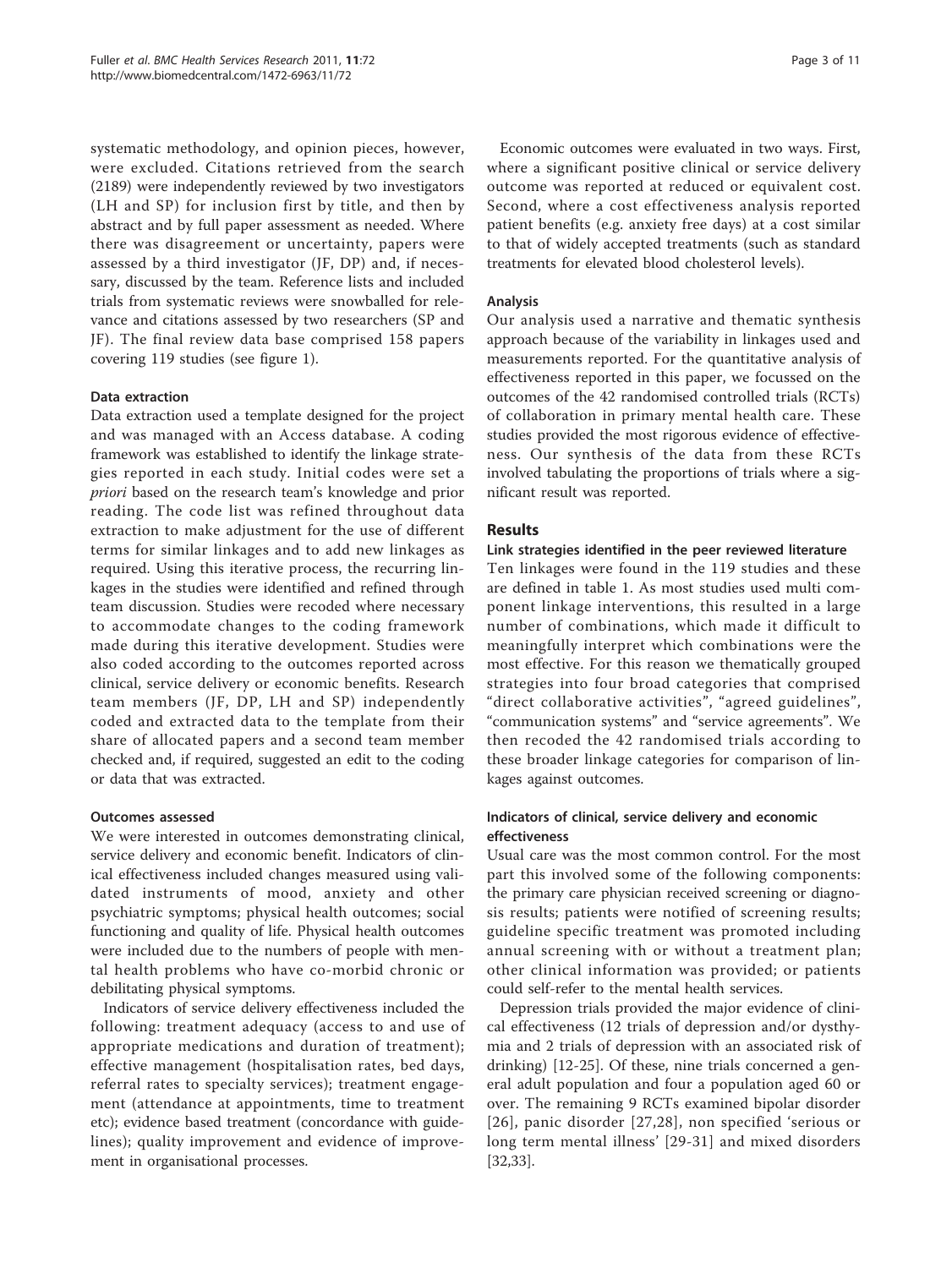<span id="page-3-0"></span>

As with clinical effectiveness, depression trials formed the largest number of RCTs showing a significant positive service delivery effect (10 trials of depression or dysthymia and one with associated alcohol risk) [[18,](#page-8-0)[34-37](#page-9-0)]. Of these, nine trials recruited a general adult population and two a population aged 60 or more. The remaining RCTs examined bipolar disorder [\[23\]](#page-8-0), non-specified 'serious mental illness' [\[29\]](#page-9-0), and first episode psychosis [\[38\]](#page-9-0).

The economic data were limited. Studies used different measures for costs and benefits such as provider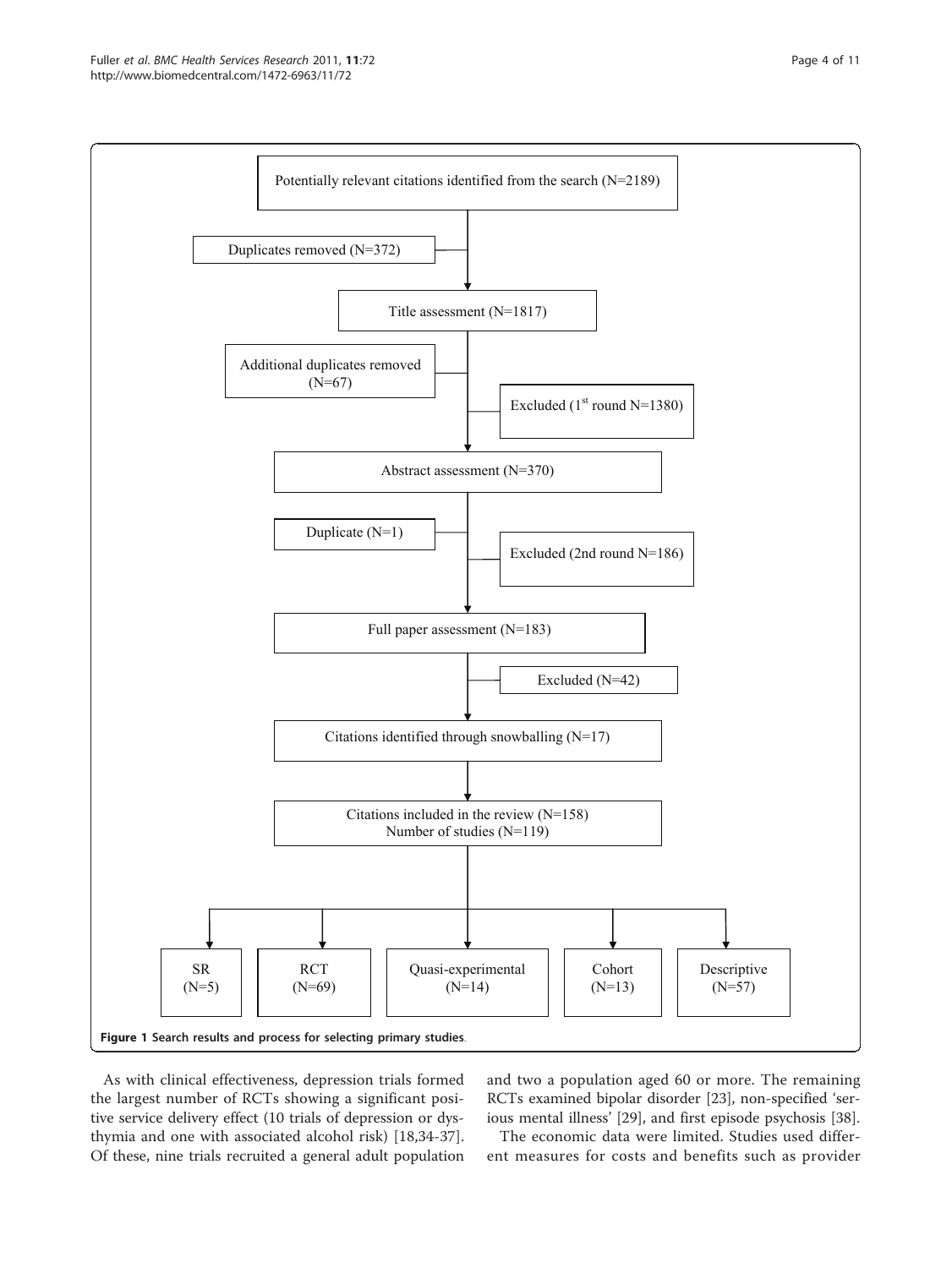| <b>Broad linkage</b><br>category   | Linkage                             | <b>Definition</b>                                                                                                                                                                                                                                                                                                                                                                                                                                                                                                                                                                                      |
|------------------------------------|-------------------------------------|--------------------------------------------------------------------------------------------------------------------------------------------------------------------------------------------------------------------------------------------------------------------------------------------------------------------------------------------------------------------------------------------------------------------------------------------------------------------------------------------------------------------------------------------------------------------------------------------------------|
| Direct collaborative<br>activities | Link working                        | Organisational tasks connecting 2+ services - may involve limited clinical intervention but not expert<br>clinical advice or structured liaison- does not include the work of an existing employed practice nurse<br>undertaking extended tasks if there is no linkage work outside current general practice. Includes a<br>process to clarify role between LW and others.                                                                                                                                                                                                                             |
|                                    | Co-location                         | Face-to-face not virtual co-location- could lead to improved practitioner communication. Also<br>includes MH worker (nurse, psychologist) located in primary care practice. Must be providing<br>treatment, not simply an administrative arrangement.                                                                                                                                                                                                                                                                                                                                                  |
|                                    | Consultation liaison                | A practitioner connection where P1 has an explicit arrangement to provide expert level advice about<br>ongoing care to P2 that is apart from the usual referral relationship - it may involve P1 receiving<br>referral letters, making an assessment & providing some treatment and ongoing expert support to P2.<br>Includes the specialists' advice to the primary care practitioner regarding treatment and monitoring<br>(either directly or via another worker e.g., through link working) and may include educative roles. It<br>does not involve the transfer of the patient from primary care. |
|                                    | Care management                     | The coordination of care - it can include assessment, review and follow-up and a care management<br>plan - linking with other services, or defined care pathway.                                                                                                                                                                                                                                                                                                                                                                                                                                       |
| Agreed guidelines                  | Specific treatment<br>protocols     | An agreed process that is structured and documented about a specific patient treatment including<br>evidence based algorithms such as in pharmacotherapy or Problem Solving Therapy in Primary Care<br>(PST-PC). Does not include referral, stepped care or care management plan that are coded elsewhere.                                                                                                                                                                                                                                                                                             |
|                                    | Stepped care                        | A treatment trajectory based on patient response or outcome. Involves a formal treatment escalation<br>or de-escalation procedure to involve other providers based on specified patient outcomes.                                                                                                                                                                                                                                                                                                                                                                                                      |
| Communication<br>systems           | Enhanced<br>communication           | A formal process with feedback -includes meetings, shared medical records, patient held records,<br>consistent process for notifications, standardised letters, referrals and reports. May includes a worker<br>from outside the practice attending the practice - e.g. to attend meetings.                                                                                                                                                                                                                                                                                                            |
|                                    | Enhanced referral                   | Expedited access, explicit referral criteria &/or process, which can include process for emergencies.                                                                                                                                                                                                                                                                                                                                                                                                                                                                                                  |
|                                    | Flectronic<br>communication system  | Telephone or video communication between 2+ people with at least 2 practitioners not in same<br>room - may or may not include patients. Includes 'telemedicine'.                                                                                                                                                                                                                                                                                                                                                                                                                                       |
| Service agreement                  | Service or formal work<br>agreement | Formalised contract or funding mechanism about how services will work together.                                                                                                                                                                                                                                                                                                                                                                                                                                                                                                                        |

#### <span id="page-4-0"></span>Table 1 Classification of the linkages found in the review

Note: the linkage strategies are activities and processes that are not mutually exclusive. For instance a psychologist may undertake link working activities and consultation liaison within their role while co-located in a primary care clinic.

costs with no measure of benefits, through to studies that measured the costs per anxiety or depression-free day. Some studies apportioned intervention development costs by patient while others by primary care practice. Some studies reported lower overall costs associated with collaborative models [[39,40](#page-9-0)], some reported no cost difference but improved clinical outcomes [[13,](#page-8-0)[28](#page-9-0)], and others reported improved clinical outcomes at higher costs which were comparable to the costs of treatments for other illnesses [[41](#page-9-0)-[43\]](#page-9-0).

#### Linkage strategies in studies with positive outcomes

The most common linkages in studies with a positive effect were care management, enhanced communication, consultation liaison and local protocols (see table [2\)](#page-5-0). Analysis by the smaller number of broad linkage categories revealed that the most common combination with positive outcomes was "direct collaborative activities" plus "agreed guidelines" plus "communication systems". Studies using this combination reported a high proportion of positive clinical (81%) service delivery (78%) and economic (75%) outcomes (see table [3\)](#page-5-0). Only the six combinations reported in the studies are shown in table [3](#page-5-0). A lower proportion of studies that used linkages from a single broad category showed positive outcomes, compared to those studies that used linkages from multiple broad categories. Of all the broad categories, a "service agreement" was the only one not associated with any positive outcome.

A descriptive account of linkages and outcomes can be gleaned from a closer examination of the two largest studies in the review, IMPACT and PRISM-E, as both of these are well described across a range of published papers. Both were conducted in the USA and used linkages from the "direct collaborative activities" plus "agreed guidelines" plus "communication system" suite. IMPACT employed Depression Care Specialists (DCS) who were nurses or psychologists with special studyrelated training who received expert supervision from a psychiatrist and primary care clinician [[44](#page-9-0)-[52\]](#page-9-0). The DCS role included working with patients and the primary care provider to conduct assessment, patient education, care management, Problem Solving Treatment in Primary Care and a relapse prevention plan. The treatment followed a stepped care process that was discussed at the team meetings. PRISM-E involved two forms of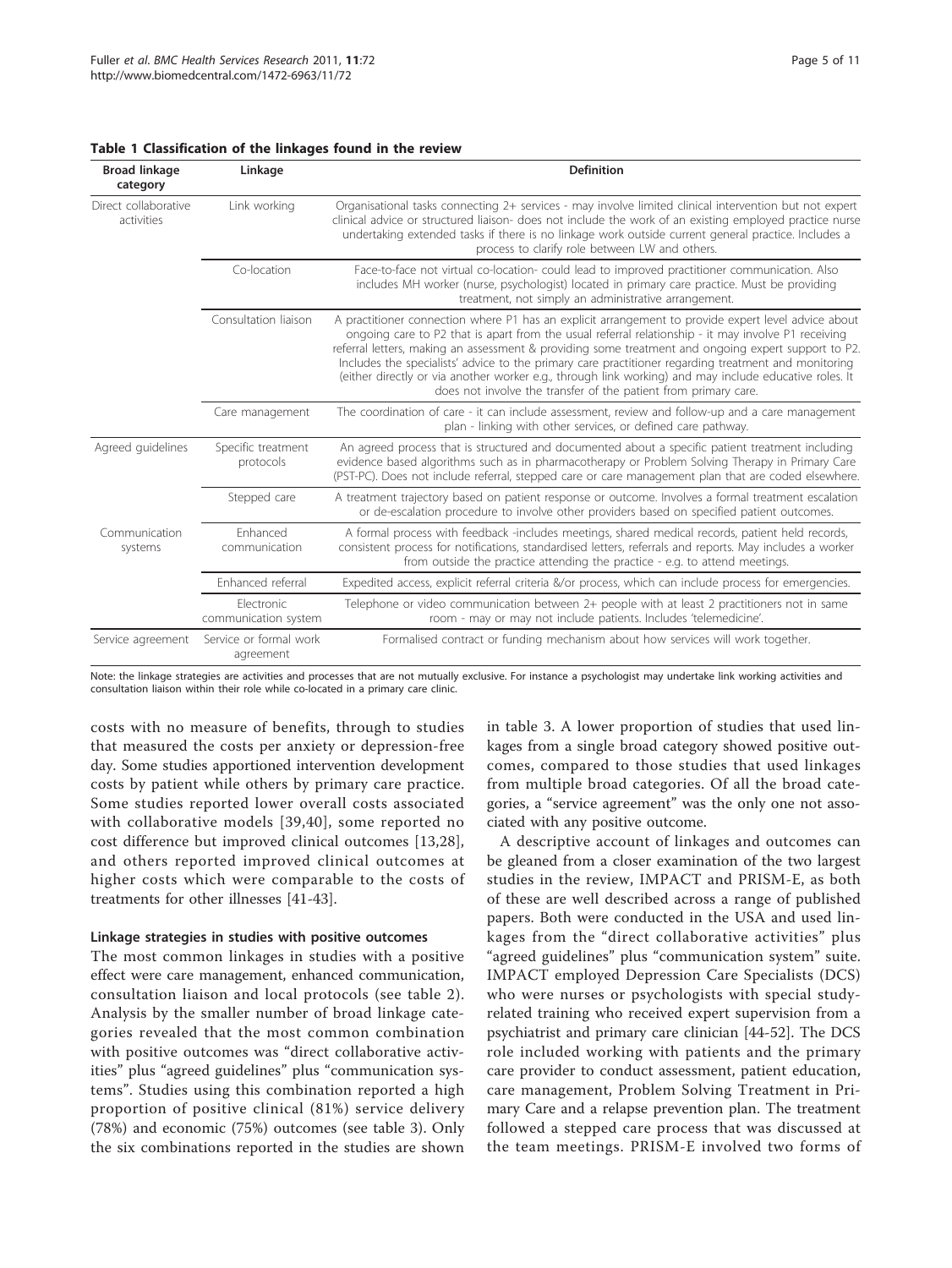Almost all linkages occurred as part of a combination strategy.

collaboration: integrated care clinics and off-site enhanced specialty referral services [[53-59\]](#page-9-0). The integrated clinics co-located mental health and substance abuse specialists in primary care, whereas the enhanced speciality referral services involved referral to separately located mental health and substance abuse specialist services within two to four weeks.

On clinical effectiveness, patients receiving the IMPACT intervention fared significantly better than controls at every time-point and on every clinical outcome, except overall functional impairment at 24 months. The greatest differences were at 12 months. PRISM-E had a shorter follow up (six months) than IMPACT (24 months). Depression severity declined in both PRISM-E models but with a greater reduction in enhanced specialty referral, mainly due to the statistically significant reduction in depression severity for the sub-group with major depression.

On service delivery effectiveness a higher proportion of IMPACT patients compared to controls reported the use of any antidepressant medication or other treatment at every time point, but peaking at 12 months. Significantly higher use of depression treatment in the IMPACT patients at 18 and 24 months was accounted for entirely by pharmacotherapy. Differences in the use of counselling or specialty mental health care during the intervention ceased at 12 months. IMPACT patients reported greater confidence than controls in managing their depression (self efficacy) at 24 months. In PRISM-E higher treatment engagement was found in the integrated clinic as indicated by attendance for two or more visits, total number of visits and time to the first mental health visit.

On economic effectiveness the IMPACT study reported that the average cost per patient of the intervention was US\$591, the incremental outpatient cost per depression-free day US\$2.76, and the cost per QALY was \$2519, which was thought similar to other mainstream treatments. The PRISM-E study did not report on economic effectiveness.

In addition to these two large RCTs, three of the five systematic reviews used meta-analyses and so provided convincing effectiveness data on collaborative care as well as some insight about the impact of particular linkage strategies. The cumulative meta-analysis of collaborative care by Gilbody et al [[60](#page-9-0)] of 37 randomised trials of depression found that outcomes improved at six months, with evidence of longer-term benefit for up to five years. The main determinants of effect size were medication concordance and the professional background and method of supervision of case managers. Regular and planned supervision of the case manager by

Table 3 Number of randomised studies by broad linkage category by reported significant outcome

| Broad linkage category                                                      | Number of studies | Clinical | Service delivery | Economic |
|-----------------------------------------------------------------------------|-------------------|----------|------------------|----------|
| Direct collaborative activities only                                        |                   | 7/5      | 1/5              | 1/3      |
| Direct collaborative activities + Agreed guidelines                         |                   | 3/5      | 172              | 7/3      |
| Direct collaborative activities + Communication systems                     |                   | 5/9      | 5/5              | 3/5      |
| Direct collaborative activities + Agreed guidelines + Communication systems | 16                | 13/16    | 7/9              | 3/4      |
| Direct collaborative activities + Communication systems + Service agreement |                   |          |                  |          |
| Communication systems only                                                  |                   | 0/2      | 1/4              | 0/1      |
| Total                                                                       | 42                | 23/37    | 15/25            | 9/16     |

Number reporting a statistically significant positive outcome/the number assessing that outcome.

| Linkage                     | Clinical (number) | Service delivery (number) | Economic (number) |
|-----------------------------|-------------------|---------------------------|-------------------|
| link working                |                   |                           |                   |
| co-location                 |                   |                           |                   |
| consultation liaison        |                   |                           |                   |
| care management             | 18                |                           |                   |
| specific treatment protocol |                   |                           |                   |
| stepped care                |                   |                           |                   |
| enhanced communication      |                   |                           |                   |
| enhanced referral           |                   |                           |                   |

electronic communication system 1 1 0 service or formal work agreement 0 0 0

<span id="page-5-0"></span>Table 2 Number of randomised studies by linkage by reported significant outcome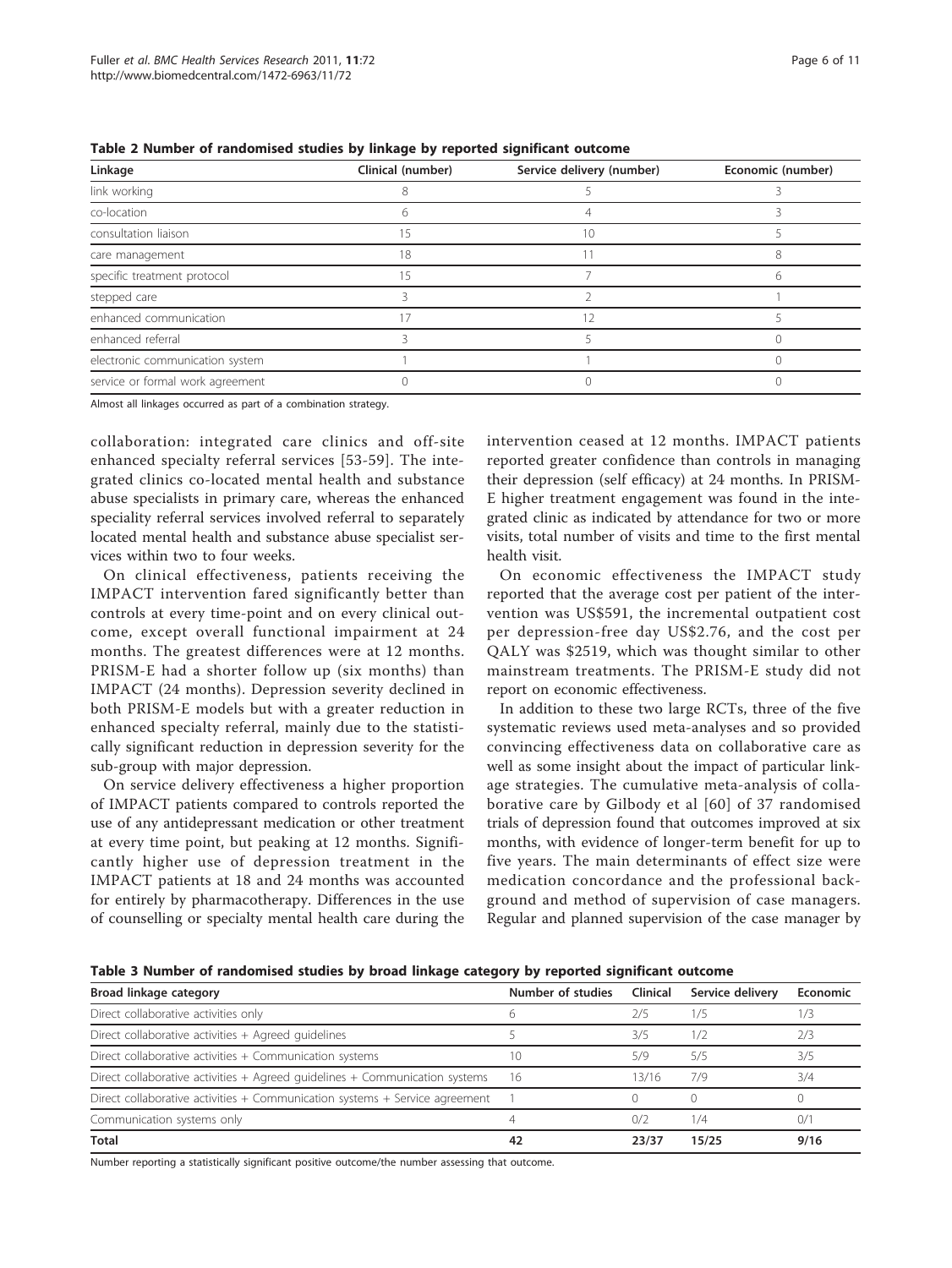a specialist mental health clinician was related to a more positive clinical outcome. For most studies the supervision was provided by a psychiatrist, although it was not clear if it was the supervisor's expertise or discipline that was important. Gilbody et al concluded that sufficient evidence had emerged by 2000 to demonstrate a statistically significant clinical benefit from collaborative care, although this effect disappeared when the large trials from the USA were excluded from the analysis.

The meta analysis of 42 studies by Harkness and Bower [[61](#page-10-0)] found that a positive service delivery outcome occurred when onsite mental health workers provided psychological and psychosocial interventions in primary care practices. On site mental health workers were associated with significant reductions in primary care provider consultations, psychotropic prescribing, prescribing costs and rates of mental health referral. Bower and Rowland [\[62\]](#page-10-0) conducted a meta analysis of six trials that compared the clinical effectiveness of accredited counsellors located in primary care with usual care. They found greater clinical effectiveness in the counselling group in the short-term (one-six months) based on psychological symptom scores; however there was no difference at 12 months. There was also no difference between patients receiving counselling and those receiving usual care in terms of overall social function at any time point.

Butler et al [[63\]](#page-10-0) used forest plots of 25 quasi randomised and randomised controlled trials of depression to conclude that while there was evidence that integrated care improves some outcomes for persons with depression, the results were not consistent. They found that the majority of the studies showed significant benefit with regard to treatment response and remission, but only one model (IMPACT) showed consistent benefits in terms of symptom severity.

A narrative review of 38 trials of collaborative care by Craven et al [[64\]](#page-10-0) concluded that collaboration with treatment guidelines and systematic follow up was beneficial for people with depressive disorders. No direct relationship was found, however, between the degree of collaboration or efforts to improve medication adherence and clinical outcomes, but that enhanced patient education about their disorder generally showed good outcomes.

#### Sub-group analysis

Patients with chronic and complex psychotic illnesses would be expected to have a high need for linked services and so we conducted a sub-group analysis. Sixteen of the 119 reviewed studies examined services for patients with psychosis including first presentations. Half used linkage strategies from the "direct collaborative activities" plus "communication systems" suite. These included use of link workers or other ways of

providing comprehensive care management to patients, such as referral mechanisms for psychiatric support, liaison with associated health or welfare organisations, and monitoring and follow up using shared-care registers and patient-held records.

Nine studies examined clinical outcomes but only four used an RCT design. Three of these four reported some clinical benefit, such as improved mental and physical function with the use of a case manager [\[31](#page-9-0)], improved physical function with an integrated clinic [[30](#page-9-0)] and reduced relapse with a quality program to improve team communication [[29](#page-9-0)]. A comprehensive UK RCT by Byng et al (Mental Health Link) used facilitated meetings between general practice and community mental health workers, a link worker, registers, databases, audit and recall systems and payments to GPs [[29](#page-9-0)]. The study reported that intervention patients had fewer psychiatric relapses and improved review and recall and intervention providers reported improved satisfaction. An RCT by Lester et al of a patient held record found no clinical or service use benefit [\[65](#page-10-0)].

There was some evidence in other studies of improved communication within co-located services and increased referral to mental health services [[66](#page-10-0),[67](#page-10-0)]. However, a cohort study of a GP-community health team shared care register for patients with psychosis [\[68](#page-10-0)] showed no improvement in clinical outcomes or service use.

#### **Discussion**

Most of the evidence supporting linkages in primary mental health care was generated from trials of adults with high prevalence disorders (usually depression). These trials reported clinical benefits such as symptom reduction, reduced severity, better treatment response, and improvements in physical and social functioning. Also reported were improvements in service delivery such as targeted referrals, reduced rates of hospitalisation and patient engagement with treatment, such as increased use of and self-efficacy with appropriate medication and adherence to other treatments. There was less evidence about service links for the low prevalence severe mental disorders (e.g. schizophrenia). We found very little evidence in the peer reviewed literature about primary mental health service links outside of the health sector (housing, employment and welfare) which would be most important for the implementation of a recovery model. The recovery model is a treatment concept where a service environment is designed so that patients have primary control over decisions about their own care [[69](#page-10-0)]. While there are evaluations of such linkages in program reports, these have not yet been published in the peer-reviewed literature.

Our review provides strong support for the use of linkage combinations in primary mental health care.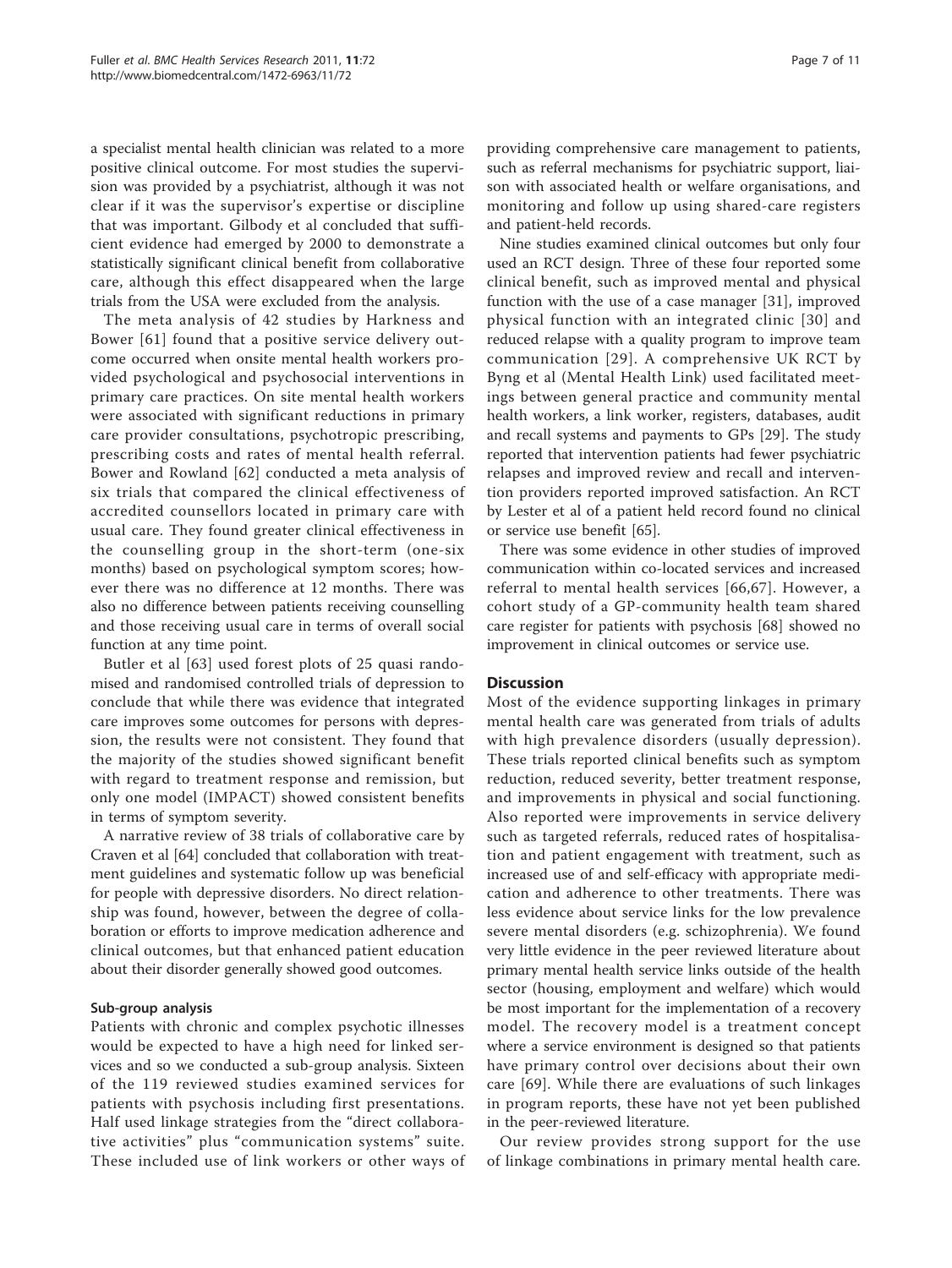We developed a model of four broad linkage categories incorporating ten types of links that have been tested in the literature. The broad linkage categories were "direct collaborative activities", "agreed guidelines", "communication systems" and "service agreements".

The strongest body of evidence was for those interventions that used a combination of broad linkage categories that included at least one component from each of the "direct collaborative activities", "agreed guidelines" and "communication systems" suite. These were associated with statistically significant positive clinical, service delivery and economic outcomes. There was no evidence to support service agreements as either a single strategy or in combination with other strategies. These findings suggest that successful collaborative clinical programs in primary mental health care use multiple linkages that impact on the direct work of clinicians, more so than on management level agreement across services. Where studies assessed service delivery outcomes, the benefits over the long term were often attributed to medication concordance and a case manager with a health professional background and who received expert supervision.

Data on economic benefits were less conclusive due to differences in timeframes and economic indicators. However, three of the four studies that used linkages across the most common combination broad linkage category reported positive economic outcomes. Overall, just over a half of the economic studies reported that costs were lower, the same or acceptably higher given the additional clinical and service delivery benefits obtained.

The "successful" studies were sophisticated and complex, given the number of linkages to be developed and implemented simultaneously. Usual care was poorly described in many studies and as this was not standardised, it is impossible to know the effect of the therapeutic encounter between the patient and GP in the control arm of studies. Furthermore, if usual care itself does not conform with evidence based clinical guidelines and is "substandard" then it would not be difficult to demonstrate improvements above this usual care.

Our review adds new findings to the previous systematic reviews, in providing definitional description of the type of linkage strategies that have been trialed in primary mental health care. We have also examined which of these strategies were used in studies where effective outcomes were found. The cumulative metaanalysis reported by Gilbody et al, and Bower et al [[60,](#page-9-0)[70\]](#page-10-0) demonstrated conclusively that collaborative care leads to better clinical outcomes, and that the important collaborative components were systematic identification of patients, professional background of staff and specialist supervision. The meta-analyses by Bower and

Rowland [[62\]](#page-10-0) and Harkness and Bower [\[61](#page-10-0)] focussed on specific collaborative strategies, but in so doing, were not able to answer our research question about which strategies overall were associated with positive outcomes. Further research into the effectiveness of particular linkage strategies is warranted, such as to describe how strategies do operate in combination.

Most studies assessed outcomes up to six or 12 months and so the sustainability of programs and outcomes beyond this time is still largely unknown. The major trials included in our review and in previous systematic reviews were large, multi-centred USA studies. The Gilbody et al [\[60\]](#page-9-0) review noted the influence of these trials, where the effect of collaborative care disappeared when USA studies were excluded from the metaanalysis. It cannot be assumed that what works in one country will work in another and a large trial is currently being conducted in the UK [[71](#page-10-0)].

Almost all of the evidence in our review comes from separately funded studies in which additional research expertise is provided that is not usually available to services. Hence, rigorous evaluation of community programs is now needed to determine how successful initiatives can be implemented and sustained beyond short-term programs that are funded with additional research resources. Attention should now be paid to reviewing the evidence from these service evaluations that exist in reports outside the peer reviewed literature. Given the importance of the non health sectors, further research could also review the "grey literature" about what is known of links with other services, such as accommodation support programs [\[72](#page-10-0)]. Also our review did not cover primary mental health care in institutional settings, such as prisons, and so a further review would be warranted given the priority mental health needs of this group.

Our review has some limitations. The focus on developed nations with comparable health systems means that the findings may not be relevant to different and less well resourced national health systems. The search period of 1998-2009 was an arbitrary but reasonable timeframe given the trends in Australian health policy towards more integrated models over the preceding 10 years, and a desire to include all study types. Furthermore, we did not exclude based on study type, as this could have excluded valuable descriptive material about strategies and so we had a large amount of literature to review from this period. While it would have been useful to assess studies based on quality and weight the evidence across the range of studies, in order to obtain more rigorous evidence about which strategies are the most critical, this was made difficult by the incomplete and inconsistent manner in which linkages were described. Although we did limit the analysis of effective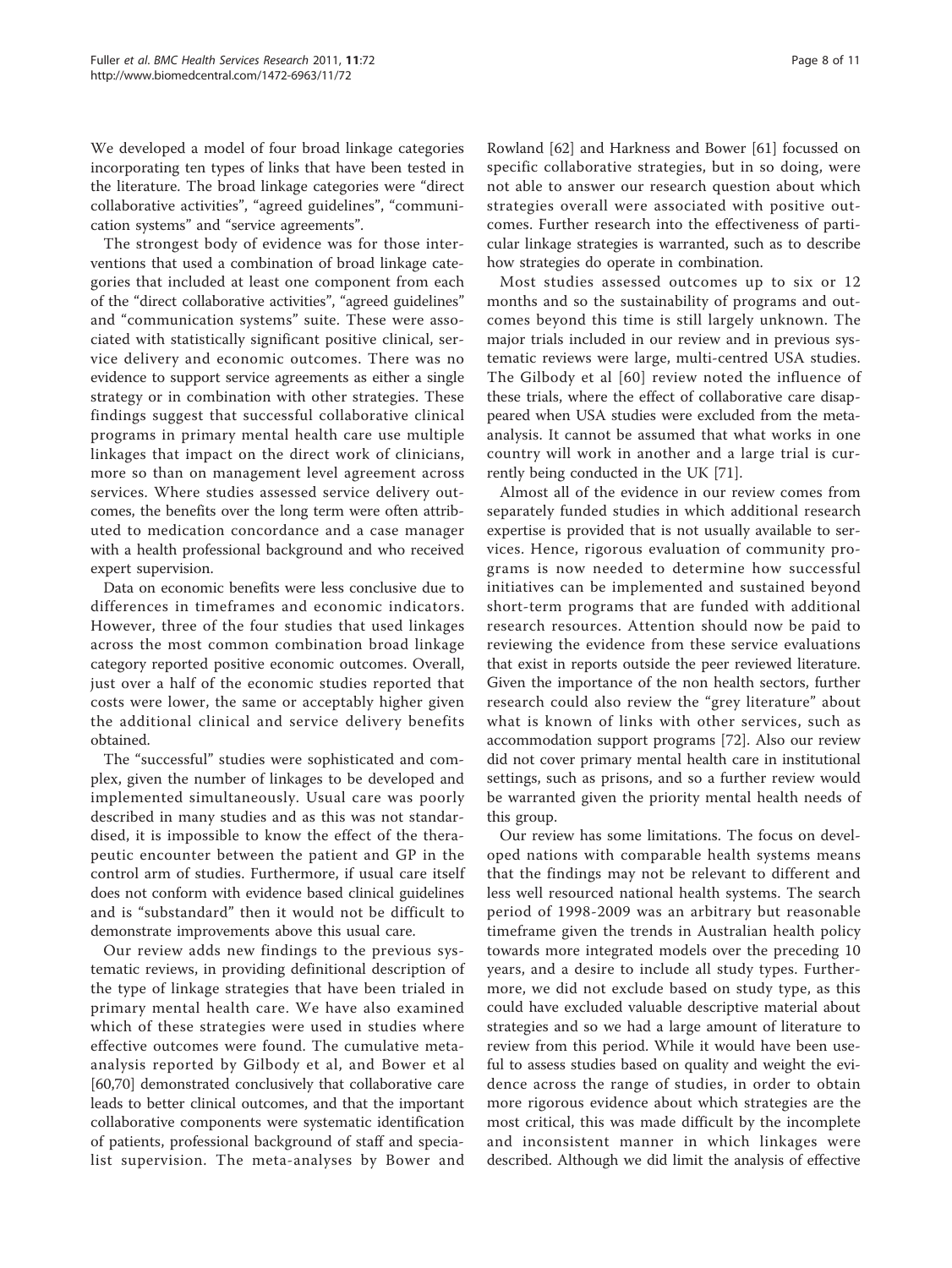<span id="page-8-0"></span>linkages to the 42 randomised trials, we did not apply further quality exclusion as our primary focus was on the linkage strategies, which were often not fully or consistently described and were differently implemented. Our method used to synthesise the data, by tabulating the proportions of trials where a significant result was reported, does not take into account differences in study power or the effect size. This means that we have attributed equal weight to the findings from the 42 trials. Within the broad purpose of the review, these limitations of study exclusion and analysis are acknowledged.

# Additional material

[Additional file 1: M](http://www.biomedcentral.com/content/supplementary/1472-6963-11-72-S1.DOC)edline search strategy used for search and adapted for other databases. List of search terms and sequence of search entries used in MEDLINE that was then adapted for use in other databases.

#### Acknowledgements

The research reported in this paper is a project of the Australian Primary Health Care Research Institute, which is supported by a grant from the Australian Government Department of Health and Ageing under the Primary Health Care Research, Evaluation and Development Strategy. The information and opinions contained in it do not necessarily reflect the views or policies of the Australian Government Department of Health and Ageing. We would like to thank Professor David Clarke, Mr David Crosbie, Dr Margaret Grigg, Professor Kathy Griffiths, Ms Leanne Wells, Ms Suzy Saw, Associate Professor Jane Pirkis, Ms Jenny Ahrens, Ms Natalie Orgias and Dr Andrew Dalley who provided information and advice to this review.

#### Author details

<sup>1</sup>School of Nursing and Midwifery, Flinders University, Adelaide, Australia. <sup>2</sup>Northern Rivers University Department of Rural Health, School of Public Health, Sydney University, Lismore, Australia. <sup>3</sup>Broken Hill University Department of Rural Health, School of Public Health, Sydney University, Broken Hill, Australia. <sup>4</sup>Research Consultant, Sydney, Australia. <sup>5</sup>School of Tourism & Hospitality Management, Centre for Gambling Education & Research, Southern Cross University, Lismore, Australia. <sup>6</sup>Faculty of Medicine, University of Newcastle, Newcastle, Australia. <sup>7</sup>Greater Western Area Health Service, Orange, New South Wales, Australia. <sup>8</sup>South Australian Department of Health, Adelaide, Australia. <sup>9</sup>Australian Centre for Agricultural Health and Safety, School of Public Health, Sydney University, Moree, Australia.

#### Authors' contributions

JF & DP coordinated the review, conducted the data extraction and analysis and participated in the drafting of this paper. SP & LH conducted the search, data extraction, analysis and participated in the drafting of this paper. BK, RR, LM & LF advised on the conduct of the review and analysis and participated in the drafting of this paper. All authors read and approved the final manuscript.

#### Competing interests

The authors declare that they have no competing interests.

#### Received: 8 July 2010 Accepted: 11 April 2011 Published: 11 April 2011

#### References

- Commonwealth of Australia: National Mental Health Policy. Canberra; 2008.
- 2. Australian Health Ministers: Second National Mental Health Plan 1998 2003. Canberra; 1998.
- 3. Department of Health and Ageing: National Mental Health Strategy 2004. Canberra; 2004.
- 4. Council of Australian Government: COAG National Action Plan on Mental Health - 2006 - 2011. Canberra; 2006.
- 5. Commonwealth of Australia: Fourth National Mental Health Plan An agenda for collaborative government action in mental health 2009- 2014. Canberra; 2009.
- 6. Commonwealth of Australia: A Healthier Future For All Australians: National Health and Hospitals Reform Commission Final Report June 2009. Canberra; 2009.
- 7. Whiteford HGA: [Policy implications of the 2007 Australian National](http://www.ncbi.nlm.nih.gov/pubmed/19530021?dopt=Abstract) [Survey of Mental Health and Wellbeing.](http://www.ncbi.nlm.nih.gov/pubmed/19530021?dopt=Abstract) Australian and New Zealand Journal of Psychiatry 2009, 43(7):644-651.
- 8. Unützer JS, Schoenbaum M, Druss B, Katon W: [Transforming Mental](http://www.ncbi.nlm.nih.gov/pubmed/16399961?dopt=Abstract) [Health Care at the Interface With General Medicine: Report for the](http://www.ncbi.nlm.nih.gov/pubmed/16399961?dopt=Abstract) President'[s Commission.](http://www.ncbi.nlm.nih.gov/pubmed/16399961?dopt=Abstract) Psychiatric Services 2006, 57:37-47.
- 9. Lomas J: [Using linkage and exchange to move rsearch into policy at a](http://www.ncbi.nlm.nih.gov/pubmed/10812803?dopt=Abstract) [Candin foundation.](http://www.ncbi.nlm.nih.gov/pubmed/10812803?dopt=Abstract) Health Affairs 2000, 19:236-240.
- 10. Mays N, Pope C, Popay J: Systematically reviewing qulitative and quantitative evidence to inform policy-making in the health field. Journal of Health Services Reseach and Policy 2005, 10:6-20.
- 11. Barnett-Page E, Thomas J: [Methods for the synthesis of qualitive research:](http://www.ncbi.nlm.nih.gov/pubmed/19671152?dopt=Abstract) [critical review.](http://www.ncbi.nlm.nih.gov/pubmed/19671152?dopt=Abstract) BMC Medical Research Methodology 2009, 9:59.
- 12. Alexopoulos GS, Katz IR, Bruce ML, Heo M, Ten Have T, Raue P, Bogner H, Schulberg H, Mulsant B, Reynolds C: [Remission in Depressed Geriatric](http://www.ncbi.nlm.nih.gov/pubmed/15800144?dopt=Abstract) [Primary Care Patients: A Report From the PROSPECT Study.](http://www.ncbi.nlm.nih.gov/pubmed/15800144?dopt=Abstract) The American Journal of Psychiatry 2005, 162:718.
- 13. Chew-Graham CA, Lovell K, Roberts C, Baldwin R, Morley M, Burns A, Richards D, Burroughs H: [A randomised controlled trial to test the](http://www.ncbi.nlm.nih.gov/pubmed/17504586?dopt=Abstract) [feasibility of a collaborative care model for the management of](http://www.ncbi.nlm.nih.gov/pubmed/17504586?dopt=Abstract) [depression in older people.](http://www.ncbi.nlm.nih.gov/pubmed/17504586?dopt=Abstract) British Journal of General Practice 2007, 57(538):364-370.
- 14. Fortney JC, Pyne JM, Edlund MJ, Williams DK, Robinson DE, Mittal D, Henderson KL: A randomized trial of telemedicine-based collaborative care for depression. Society of General Internal Medicine 2007, 22:1086-1093.
- 15. Hedrick SC, Chaney EF, Felker B, Liu CF, Hasenberg N, Heagerty P, Buchanan J, Bagala R, Greenberg D, Paden G, Fihn S, Katon W: [Effectiveness of collaborative care depression treatment in veterans](http://www.ncbi.nlm.nih.gov/pubmed/12534758?dopt=Abstract)' [affairs primary care.](http://www.ncbi.nlm.nih.gov/pubmed/12534758?dopt=Abstract) Journal of General Internal Medicine 2003, 18:9-16.
- 16. Simon GE, VonKorff M, Rutter C, E W: [Randomised trial of monitoring,](http://www.ncbi.nlm.nih.gov/pubmed/10688563?dopt=Abstract) [feedback, and management of care by telephone to improve](http://www.ncbi.nlm.nih.gov/pubmed/10688563?dopt=Abstract) [treatment of depression in primary care.](http://www.ncbi.nlm.nih.gov/pubmed/10688563?dopt=Abstract) British Medical Journal 2000, 320:550-554.
- 17. Unutzer J, Katon W, Callahan CM, Williams JW Jr, Hunkeler E, Harpole L, Hoffing M, Della Penna RD, Noel PH, Lin EHB, Arean P, Hegel M, Tang L, Belin T, Oishi S, Langston C: [Collaborative care management of late-life](http://www.ncbi.nlm.nih.gov/pubmed/12472325?dopt=Abstract) [depression in the primary care setting: a randomized controlled trial.](http://www.ncbi.nlm.nih.gov/pubmed/12472325?dopt=Abstract) Journal of the American Medical Association 2002, 288:2836-2845.
- 18. Levkoff SE, Chen H, Coakley E, McDonel Herr EC, Oslin DW, Katz I, Bartels SJ, Maxwell J, Olsen E, Miles KM, Costantino G, Ware J: [Design and Sample](http://www.ncbi.nlm.nih.gov/pubmed/14979308?dopt=Abstract) [Characteristics of the PRISM-E Multisite Randomized Trial to Improve](http://www.ncbi.nlm.nih.gov/pubmed/14979308?dopt=Abstract) [Behavioral Health Care for the Elderly.](http://www.ncbi.nlm.nih.gov/pubmed/14979308?dopt=Abstract) Journal of Aging and Health 2004, 16:3-27.
- 19. Dietrich AJ, Oxman TE, Williams JW Jr, Schulberg HC, Bruce ML, Lee PW, Barry S, Raue PJ, Lefever JJ, Heo M, Rost K, Kroenke K, Gerritty M, Nutting P: [Re-engineering systems for the treatment of depression in primary care:](http://www.ncbi.nlm.nih.gov/pubmed/15345600?dopt=Abstract) [cluster randomised controlled trial. \[see comment\].](http://www.ncbi.nlm.nih.gov/pubmed/15345600?dopt=Abstract) British Medical Journal 2004, 329:602.
- 20. Jarjoura D, Polen A, Baum E, Kropp D, Hetrick S, Rutecki G: Effectiveness of Screening and Treatment for Depression in Ambulatory Indigent Patients. Journal of General linternal Medicine 2004, 19:78-84.
- 21. Katzelnick D, Simon G, Pearson S, Manning W, Helstad C, Henk H, Cole S, Lin E, Taylor L, Kobak K: [Randomized Trial of a Depression Management](http://www.ncbi.nlm.nih.gov/pubmed/10776363?dopt=Abstract) [Program in High Utilizers of Medical Care.](http://www.ncbi.nlm.nih.gov/pubmed/10776363?dopt=Abstract) Archives of Family Medicine 2000, 9:345-351.
- 22. Oslin D, Sayers S, Ross J, Kane V, Ten Have T, Conigliaro J, Cornelius J: [Disease Management for Depression and At-Risk Drinking Via Telephone](http://www.ncbi.nlm.nih.gov/pubmed/14645769?dopt=Abstract) [in an Older Population of Veterans.](http://www.ncbi.nlm.nih.gov/pubmed/14645769?dopt=Abstract) Psychosomatic Medicine 2003, 65:931-937.
- 23. Simon G, Ludman E, Tutty S: [Telephone Psychotherapy and Telephone](http://www.ncbi.nlm.nih.gov/pubmed/15328325?dopt=Abstract) [Care Management for Primary Care Patients Starting Antidepressant](http://www.ncbi.nlm.nih.gov/pubmed/15328325?dopt=Abstract) [Treatment: A Randomized Controlled Trial.](http://www.ncbi.nlm.nih.gov/pubmed/15328325?dopt=Abstract) Journal of the American Medical Association 2004, 292:935-942.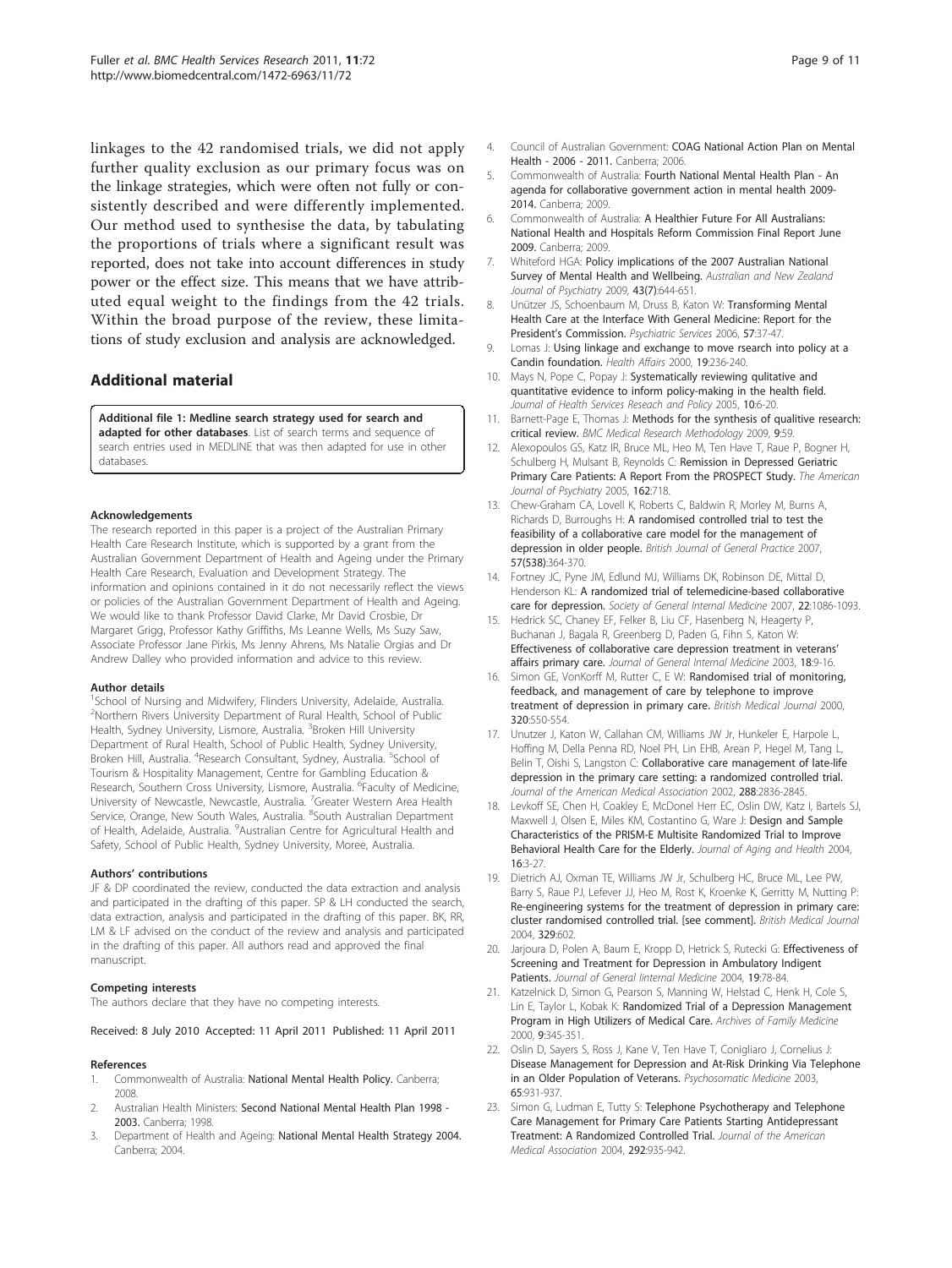- <span id="page-9-0"></span>24. Wells K, Sherbourne C, Duan N, Unützer J, Miranda J, Schoenbaum M, Ettner S, Meredith L, Rubenstein L: Quality Improvement for Depression in Primary Care: Do Patients With Subthreshold Depression Benefit in the Long Run? American J ournal of Psychiatry 2005, 162:1149-1157.
- 25. Wade V, Cheok F, Schrader G, Hordacre A, Marker J: [Depression after](http://www.ncbi.nlm.nih.gov/pubmed/16299640?dopt=Abstract) [cardiac hospitalisation: the Identifying Depression as a Comorbid](http://www.ncbi.nlm.nih.gov/pubmed/16299640?dopt=Abstract) [Condition \(IDACC\) study.](http://www.ncbi.nlm.nih.gov/pubmed/16299640?dopt=Abstract) Australian Family Physician 2005, 34:985-989.
- 26. Bauer MS, McBride L, Williford WO, Glick H, Kinosian B, Altshuler L, Beresford T, Kilbourne AM, Sajatovic M, Cooperative Studies Program 430 Study T: [Collaborative care for bipolar disorder: Part II. Impact on clinical](http://www.ncbi.nlm.nih.gov/pubmed/16816277?dopt=Abstract) [outcome, function, and costs.](http://www.ncbi.nlm.nih.gov/pubmed/16816277?dopt=Abstract) Psychiatric Services 2006, 57:937-945.
- 27. Rollman BL, Belnap BH, Mazumdar S, Houck PR, Zhu F, Gardner W, Reynolds CF, Schulberg HC, Shear M: [A Randomized Trial to Improve the](http://www.ncbi.nlm.nih.gov/pubmed/16330721?dopt=Abstract) [Quality of Treatment for Panic and Generalized Anxiety Disorders in](http://www.ncbi.nlm.nih.gov/pubmed/16330721?dopt=Abstract) [Primary Care.](http://www.ncbi.nlm.nih.gov/pubmed/16330721?dopt=Abstract) Archives of General Psychiatry 2005, 62:1332-1341.
- 28. Roy-Byrne PP, Craske MG, Stein MB, Sullivan G, Bystritsky A, Katon W, Golinelli D, Sherbourne C: [A Randomized Effectiveness Trial of Cognitive-](http://www.ncbi.nlm.nih.gov/pubmed/15753242?dopt=Abstract)[Behavioral Therapy and Medication for Primary Care Panic Disorder.](http://www.ncbi.nlm.nih.gov/pubmed/15753242?dopt=Abstract) Archives of General Psychiatry 2005, 62:290.
- 29. Byng R, Jones R, Leese M, Hamilton B, McCrone P, Craig T: [Exploratory](http://www.ncbi.nlm.nih.gov/pubmed/15113492?dopt=Abstract) [cluster randomised controlled trial of shared care development for long](http://www.ncbi.nlm.nih.gov/pubmed/15113492?dopt=Abstract)[term mental illness.](http://www.ncbi.nlm.nih.gov/pubmed/15113492?dopt=Abstract) British Journal of General Practice 2004, 54(501):259-266.
- 30. Druss BG, Rohrbaugh RM, Levinson CM, Rosenheck RA: Integrated medical care for patients with serious psychiatric illness: a randomized trial. Archives of General Physciatry 2001, 58:861-868.
- 31. Griswold KS, Zayas LE, Pastore PA, Smith SJ, Wagner CM, Servoss TJ: [Primary care after psychiatric crisis: a qualitative analysis.](http://www.ncbi.nlm.nih.gov/pubmed/18195313?dopt=Abstract) Annals of Family Medicine 2008, 6:38-43.
- 32. De Cruppe W, Hennch C, Buchholz C, Muller A, Eich W, Herzog W: [Communication between psychosomatic C-L consultants and general](http://www.ncbi.nlm.nih.gov/pubmed/15694220?dopt=Abstract) [practitioners in a German health care system.](http://www.ncbi.nlm.nih.gov/pubmed/15694220?dopt=Abstract) General Hospital Psychiatry 2005, 27:63-72.
- 33. Emmanuel JS, McGee A, Ukoumunne OC, Tyrer P: A randomised controlled trial of enhanced key-worker liaison psychiatry in general practice. Social Psychiatry & Psychiatric Epidemiology 2002, 37:261-266.
- 34. Adler D, Bungay K, Wilson I, Pei Y, Supran S, Peckham E, Cynn D, Rogers W: [The impact of a pharmacist intervention on 6-month outcomes in](http://www.ncbi.nlm.nih.gov/pubmed/15121348?dopt=Abstract) [depressed primary care patients.](http://www.ncbi.nlm.nih.gov/pubmed/15121348?dopt=Abstract) General Hospital Psychiatry 2004, 26:199-209.
- 35. Dobscha SK, Corson K, Hickam DH, Perrin NA, Kraemer DF, Gerrity MS: [Depression decision support in primary care: a cluster randomized trial.](http://www.ncbi.nlm.nih.gov/pubmed/17015865?dopt=Abstract) Annals of Internal Medicine 2006, 145:477-487.
- 36. Katon W, Russo J, Von Korff M, Lim E, Simon GE, Bush T, Ludman E, Walker E: [Long-term effects of a collaborative care intervention in](http://www.ncbi.nlm.nih.gov/pubmed/12390549?dopt=Abstract) [persistently depressed primary care patients \(Structured abstract\).](http://www.ncbi.nlm.nih.gov/pubmed/12390549?dopt=Abstract) Journal of General Internal Medicine 2002, 17:741-748.
- 37. Smit A, Tiemens BG, Ormel J, Kluiter H, Jenner JA, van de Meer K, van Os Twdp, Conradi HJ: Enhanced treatment for depression in primary care: first year results on compliance, self-efficacy, the use of antidepressants and contacts with the primary care physician. Primary Care and Community Psychiatry 2005, 10(2):39-49.
- 38. Power P, Iacoponi E, Reynolds N, Fisher H, Russell M, Garety P, McGuire PK, Craig T: The Lambeth Early Onset Crisis Assessment Team Study: general practitioner education and access to an early detection team in firstepisode psychosis. British Journal of Psychiatry - Supplementum 2007, 51: s133-139.
- 39. Katon WJ, Roy-Byrne P, Russo J, Cowley D: [Cost-effectiveness and cost](http://www.ncbi.nlm.nih.gov/pubmed/12470125?dopt=Abstract) [offset of a collaborative care intervention for primary care patients with](http://www.ncbi.nlm.nih.gov/pubmed/12470125?dopt=Abstract) [panic disorder.](http://www.ncbi.nlm.nih.gov/pubmed/12470125?dopt=Abstract) Archives of General Psychiatry 2002, 59:1098-1104.
- 40. Von Korff M, Katon W, Bush T, Lin E, Simon GE, Saunders K, Ludman E, Walker E, Unutzer J: [Treatment costs, cost offset, and cost-effectiveness](http://www.ncbi.nlm.nih.gov/pubmed/9560861?dopt=Abstract) [of collaborative management of depression.](http://www.ncbi.nlm.nih.gov/pubmed/9560861?dopt=Abstract) Psychosomatic Medicine 1998, 60:143-149.
- 41. Katon WR: [Incremental cost-effectiveness of a collaborative care](http://www.ncbi.nlm.nih.gov/pubmed/16403243?dopt=Abstract) [intervention for panic disorder.](http://www.ncbi.nlm.nih.gov/pubmed/16403243?dopt=Abstract) Psychological Medicine 2006, 36:353-363.
- 42. Katon WJ, Schoenbaum M, Fan MY, Callahan CM, Williams J, Hunkeler E, Harpole L, Xiao-Hua A, Langston C, Unützer J: [Cost-effectiveness of](http://www.ncbi.nlm.nih.gov/pubmed/16330719?dopt=Abstract) [Improving Primary Care Treatment of Late-Life Depression.](http://www.ncbi.nlm.nih.gov/pubmed/16330719?dopt=Abstract) Archives of General Psychiatry 2005, 62:1313.
- 43. Liu CF, Hedrick SC, Chaney EF, Heagerty P, Felker B, Hasenberg N, Fihn S, Katon W: [Cost-effectiveness of collaborative care for depression in a](http://www.ncbi.nlm.nih.gov/pubmed/12719501?dopt=Abstract) [primary care veteran population.](http://www.ncbi.nlm.nih.gov/pubmed/12719501?dopt=Abstract) Psychiatric Services 2003, 54:698-704.
- 44. Arean PA, Ayalon L, Hunkeler E, Lin EHB, Tang L, Harpole L, Hendrie H, Williams JW Jr, Unutzer J: [Improving depression care for older, minority](http://www.ncbi.nlm.nih.gov/pubmed/15778641?dopt=Abstract) [patients in primary care.](http://www.ncbi.nlm.nih.gov/pubmed/15778641?dopt=Abstract) Medical Care 2005, 43:381-390.
- 45. Arean PA, Gum AM, Tang L, Unutzer J: [Service Use and Outcomes Among](http://www.ncbi.nlm.nih.gov/pubmed/17664516?dopt=Abstract) [Elderly Persons With Low Incomes Being Treated for Depression.](http://www.ncbi.nlm.nih.gov/pubmed/17664516?dopt=Abstract) Psychiatric Services 2007, 58(8):1057.
- 46. Blasinsky M, Goldman HH, Unutzer J: Project IMPACT: a report on barriers and facilitators to sustainability. Administration & Policy in Mental Health 2006, 33:718-729.
- 47. Gum AM, Arean PA, Hunkeler E, Tang L, Katon W, Hitchcock P, Steffens D, Dickins J, Unutzer J: [Depression Treatment Preferences in Older Primary](http://www.ncbi.nlm.nih.gov/pubmed/16452280?dopt=Abstract) [Care Patients.](http://www.ncbi.nlm.nih.gov/pubmed/16452280?dopt=Abstract) The Gerontologist 2006, 46:14.
- 48. Harpole LH, Williams JW Jr, Olsen MK, Stechuchak KM, Oddone E, Callahan CM, Katon WJ, Lin EH, Grypma LM, Unutzer J: [Improving](http://www.ncbi.nlm.nih.gov/pubmed/15694213?dopt=Abstract) [depression outcomes in older adults with comorbid medical illness.](http://www.ncbi.nlm.nih.gov/pubmed/15694213?dopt=Abstract) General Hospital Psychiatry 2005, 27:4-12.
- 49. Hegel MT, Unutzer J, Tang L, Arean PA, Katon W, Noel PH, Williams JW Jr, Lin EHB: [Impact of comorbid panic and posttraumatic stress disorder on](http://www.ncbi.nlm.nih.gov/pubmed/15653940?dopt=Abstract) [outcomes of collaborative care for late-life depression in primary care.](http://www.ncbi.nlm.nih.gov/pubmed/15653940?dopt=Abstract) American Journal of Geriatric Psychiatry 2005, 13:48-58.
- 50. Hunkeler E: [Long-term outcomes from the IMPACT randomized trial for](http://www.ncbi.nlm.nih.gov/pubmed/16428253?dopt=Abstract) [depressed elderly patients in primary care.](http://www.ncbi.nlm.nih.gov/pubmed/16428253?dopt=Abstract) British Medical Journal 2006, 332:259-263.
- 51. Levine S, Unutzer J, Yip JY, Hoffing M, Leung M, Fan MY, Lin E, Grypma L, Katon W, Harpole LH, Langston CA: Physicians' [satisfaction with a](http://www.ncbi.nlm.nih.gov/pubmed/16271652?dopt=Abstract) [collaborative disease management program for late-life depression in](http://www.ncbi.nlm.nih.gov/pubmed/16271652?dopt=Abstract) [primary care.](http://www.ncbi.nlm.nih.gov/pubmed/16271652?dopt=Abstract) General Hospital Psychiatry 2005, 27:383-391.
- 52. Oishi SM, Shoai R, Katon W, Callahan C, Unutzer J, Arean P, Della Penna R, Harpole L, Hegel M, Noel PH: [Impacting late life depression: Integrating a](http://www.ncbi.nlm.nih.gov/pubmed/12602790?dopt=Abstract) [depression intervention into primary care.](http://www.ncbi.nlm.nih.gov/pubmed/12602790?dopt=Abstract) Psychiatric Quarterly 2003, 74:75-89.
- 53. Arean PA, Ayalon L, Jin C, McCulloch CE, Linkins K, Chen H, McDonnell-Herr B, Levkoff S, Estes C: [Integrated specialty mental health care among](http://www.ncbi.nlm.nih.gov/pubmed/18727133?dopt=Abstract) [older minorities improves access but not outcomes: Results of the](http://www.ncbi.nlm.nih.gov/pubmed/18727133?dopt=Abstract) [PRISMe study.](http://www.ncbi.nlm.nih.gov/pubmed/18727133?dopt=Abstract) International Journal of Geriatric Psychiatry 2008, 23:1086-1092.
- 54. Ayalon L, Arean PA, Linkins K, Lynch M, Estes CL: [Integration of mental](http://www.ncbi.nlm.nih.gov/pubmed/17911367?dopt=Abstract) [health services into primary care overcomes ethnic disparities in access](http://www.ncbi.nlm.nih.gov/pubmed/17911367?dopt=Abstract) [to mental health services between black and white elderly.](http://www.ncbi.nlm.nih.gov/pubmed/17911367?dopt=Abstract) American Journal of Geriatric Psychiatry 2007, 15:906-912.
- 55. Bartels SJ, Coakley EH, Zubritsky C, Ware JH, Miles K, Arean P, Chen H, Oslin D, Llorente M, Costantino G, Quijano L, McIntyre J, Linkins K, Oxman T, Maxwell J, Levkoff S: [Improving Access to Geriatric Mental](http://www.ncbi.nlm.nih.gov/pubmed/15285973?dopt=Abstract) [Health Services: A Randomized Trial Comparing Treatment Engagement](http://www.ncbi.nlm.nih.gov/pubmed/15285973?dopt=Abstract) [With Integrated Versus Enhanced Referral Care for Depression, Anxiety,](http://www.ncbi.nlm.nih.gov/pubmed/15285973?dopt=Abstract) [and At-Risk Alcohol Use.](http://www.ncbi.nlm.nih.gov/pubmed/15285973?dopt=Abstract) The American Journal of Psychiatry 2004, 161:1455.
- 56. Chen H, Coakley EH, Cheal K, Maxwell J, Costantino G, Krahn DD, Malgady RG, Durai U, Quijano LM, Zaman S, Miller C, Ware J, Chung H, Aoyama C, van Stone W, Levkoff S: [Satisfaction with mental health](http://www.ncbi.nlm.nih.gov/pubmed/16582046?dopt=Abstract) [services in older primary care patients.](http://www.ncbi.nlm.nih.gov/pubmed/16582046?dopt=Abstract) American Journal of Geriatric Psychiatry 2006, 14:371-379.
- 57. Gallo JJ, Zubritsky C, Maxwell J, Nazar M, Bogner HR, Quijano LM, Syropoulos HJ, Cheal KL, Chen H, Sanchez H, Dodson J, Levkoff S: [Primary](http://www.ncbi.nlm.nih.gov/pubmed/15335128?dopt=Abstract) [Care Clinicians Evaluate Integrated and Referral Models of Behavioral](http://www.ncbi.nlm.nih.gov/pubmed/15335128?dopt=Abstract) [Health Care For Older Adults: Results From a Multisite Effectiveness Trial](http://www.ncbi.nlm.nih.gov/pubmed/15335128?dopt=Abstract) [\(PRISM-E\).](http://www.ncbi.nlm.nih.gov/pubmed/15335128?dopt=Abstract) Annals of Family Medicine 2004, 2:305-309.
- 58. Kirchner JE, Cody M, Thrush CR, Sullivan G, Rapp CG: Identifying factors critical to implementation of integrated mental health services in rural VA community-based outpatient clinics. Journal of Behavioral Health Services & Research 2004, 31:13-25.
- 59. Oslin DW, Grantham S, Coakley E, Maxwell J, Miles K, Ware J, Blow FC, Krahn DD, Bartels SJ, Zubritsky C: [PRISM-E: Comparison of Integrated Care](http://www.ncbi.nlm.nih.gov/pubmed/16816279?dopt=Abstract) [and Enhanced Specialty Referral in Managing At-Risk Alcohol Use.](http://www.ncbi.nlm.nih.gov/pubmed/16816279?dopt=Abstract) Psychiatric Services 2006, 57:954-958.
- Gilbody S, Bower P, Fletcher J, Richards D, Sutton A: [Collaborative Care for](http://www.ncbi.nlm.nih.gov/pubmed/17130383?dopt=Abstract) [Depression. A Cumulative Meta-analysis and Review of Longer Term](http://www.ncbi.nlm.nih.gov/pubmed/17130383?dopt=Abstract) [Outcomes.](http://www.ncbi.nlm.nih.gov/pubmed/17130383?dopt=Abstract) Archives of Internal Medicine 2006, 166:2314-2321.